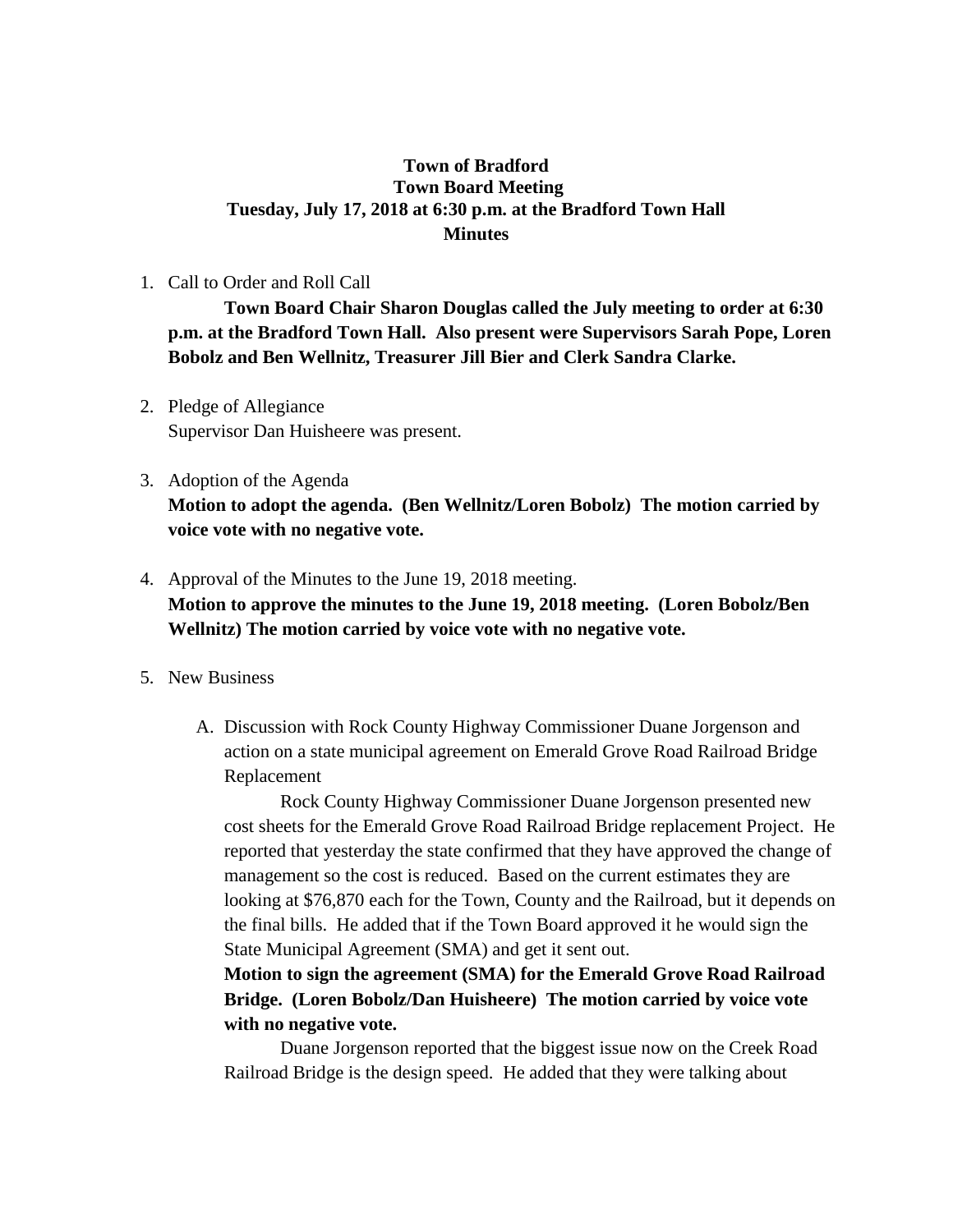wanting to make it more hump-backed and shorten the approaches and lower the speed limit to 25 mph.

Chair Sharon Douglas reported that she had spoken with Todd Needham at Battermans regarding the status of the TRID Project for the culvert replacement and reconstruction of the intersection at Creek and Carvers Rock Roads. The funding for the TRID Project that the Town of awarded was for a project total cost of \$225,000. She added that Todd Needham is working on this so the Board can get the bids out in January. She stated that Duane had thought the estimate of \$156,000 included in the Town's resolution for replacement of the culvert might be a little high but after speaking with Todd, he thought the estimate was not out of line. He explained that the structure type would be high quality to include cap headwalls on both sides and due to the high volume of water that flows through there de-watering would be difficult and expensive. She added that Todd had asked that Duane give him a call. A new petition and resolution with new dates will need to be submitted.

B. Discussion and action on request by Lisa Larsen for a land division of 6+ acres of Parcel No. 6-3-198 (41.5+ acres), 11304 E. Creek Road, under Chapter 19 of the Code of Ordinances, and for a change of zoning on the 6+ acres from A-1 to A\_R Ag Residential under Section 4.6 of Chapter One, the Zoning Ordinance of the Code of Ordinances.

Chair Sharon Douglas stated that at the Planning and Zoning Meeting on Monday, July 18, 2018 the Planning and Zoning Committee had recommended that the request by Lisa Larsen for a division of 6+ acres of Parcel No. 6-3-198 from the 41.5+acres, 11304 E. Creek Road be approved and rezoned from A-1 to A-R to Ag Residential. In addition Lisa Larson will be required to obtain a driveway permit.

**Motion to approve the Land Division for 6+ acres and to rezone to A-R with the requirement to obtain a driveway permit.** 

**Roll Call Vote: Sarah Pope, "Yes." Loren Bobolz, "Yes." Dan Huisheere, "Yes." Ben Wellnitz, "Yes." Sharon Douglas, "Yes." The motion carried unanimously.**

C. Discussion and action on a Burning Ordinance

Attorney Moore is still working on this.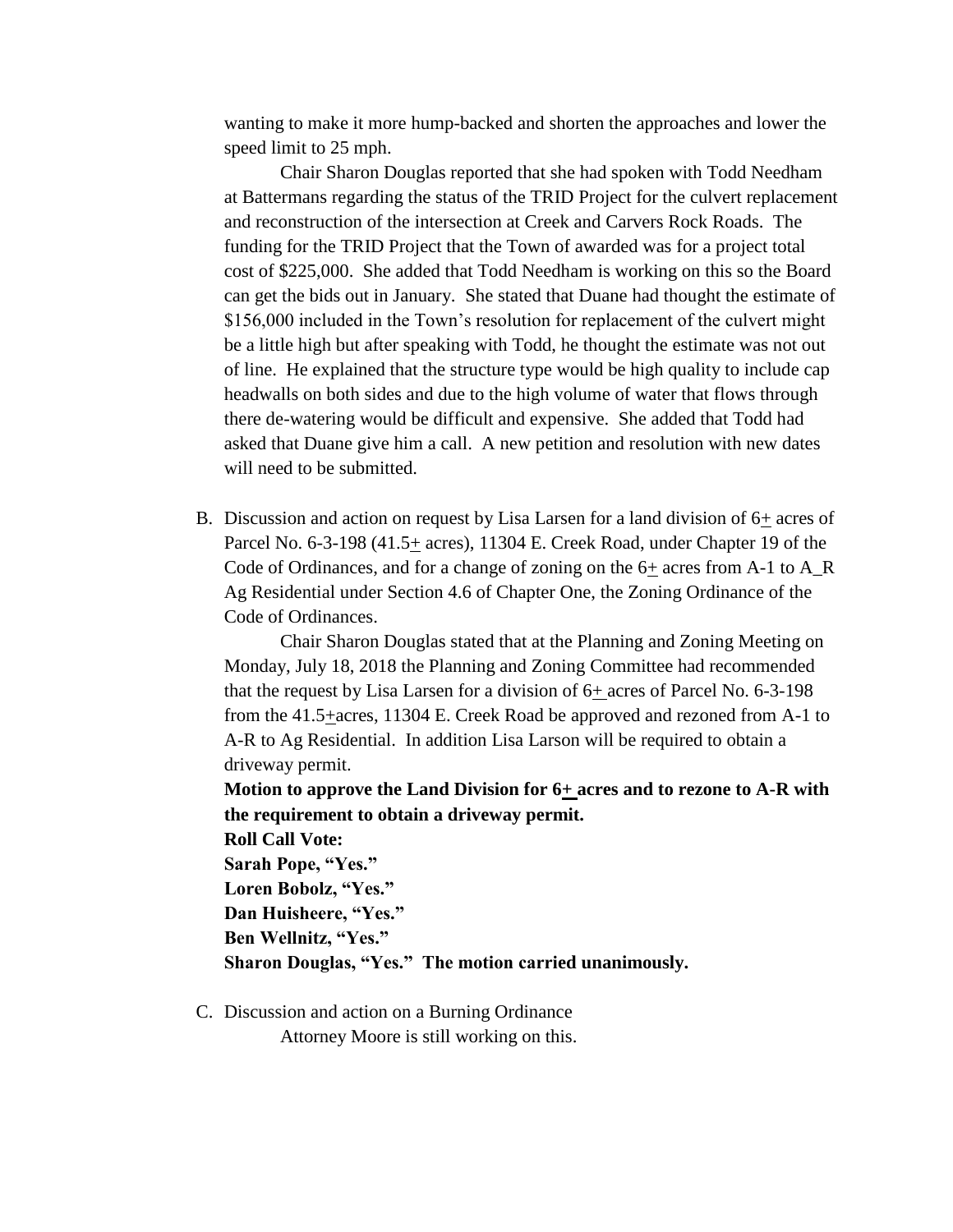D. Discussion and possible action on possible changes to Section 4.9, J. Chapter One, the Zoning Ordinance of the Code of Ordinances regarding mobile home parks

Chair Sharon Douglas reported that Attorney Moore sent a letter to Mr. Merriam on June 25, 2018. The letter was a result of the meeting Attorney Moore, Attorney Oellerich, Sharon Douglas and Loren Bobolz had with Mr. Merriam on June 18, 2018 at Attorney Moore's office. She added that in the letter were eight items that Mr. Merriam should comply with. Sharon Douglas read the letter with the items. She added that Attorney Moore is revising the ordinance regarding additions being built. There will be a "no additions" policy other than a porch or deck up to a size of 10' x 12' with no roof or walls, but with a required railing.

Dan Huisheere stated that a few of the mobile homes have numbers but not very many. Chair Sharon Douglas stated that David Merriam has to hire an inspector to inspect the electrical and the furnaces. He also needs to provide pictures of each trailer. It was stated that they have moved parking so you can drive through.

Jill Bier stated that he paid three months of fees.

E. Discussion and action on report by Fire District Representative

Don Esselman stated that the board needed to get prepared for the Fire District budget because they were going to need another pumper and they still owe a couple hundred thousand on the old one. So they think in the next couple of years they need to make large principal payments.

Sharon Douglas stated that Chief Wright always calls when something is going on and had called her about the accident on Highway 14 at Highway 140. She added that Chief Wright has done a great job.

F. Discussion and possible action on Fire District Agreement

The position of Treasurer has been changed to bookkeeper and the Secretary and Treasurer positions will be combined. The board will address approval of the agreement at the August meeting.

G. Discussion and action on Zoning Officer Report

The MZIS issued the following: a building permit to Erik Repaal for a new house on Waite Road on Parcel No. 6-3-243.3 which had been combined with 6-3-243.4, a zoning permit to Sharon Douglas for a car port at 3028 S. Market St. in Avalon, a zoning and building permit to Robert Maly for a new deck and a garage at 10607 E. Waite Road and a zoning and building permit to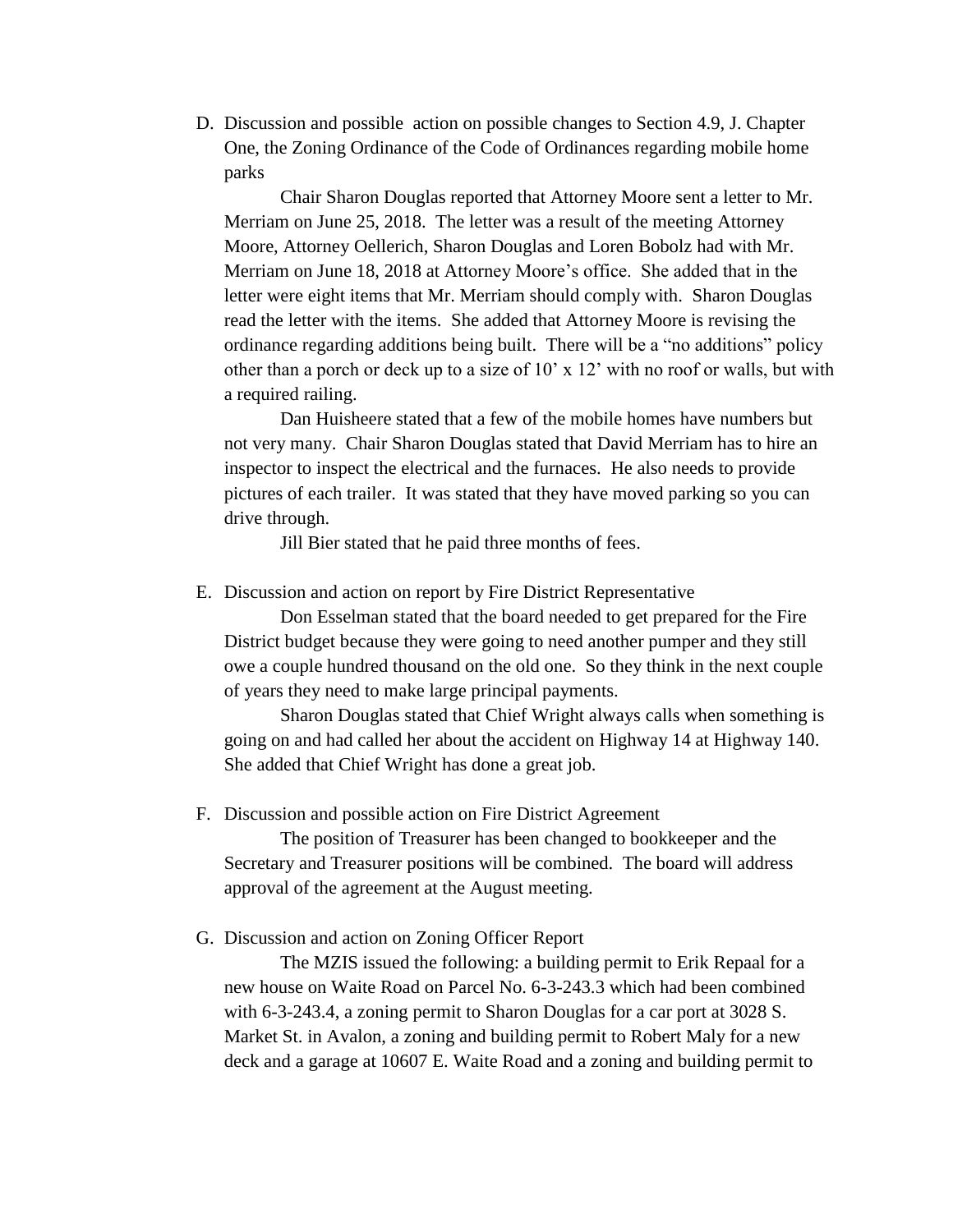Gary Gilbank for a 3,000 sq. ft. addition on parcel no. 6-3-245 at 10027 E. Waite Road.

- H. Discussion and action on Supervisors' evaluation of their sections of roads Ben Wellnitz reported a limb hanging down which he will remove, Loren Bobolz reported that the culvert by Hahns needs cold patch and the board discussed the culvert on Minkey Road.
- I. Discussion and action on roadwork, including but not limited to tree trimming, culvert repair and replacement, ditching, shouldering, maintenance including replacement of signs and posts, paver repair, pot hole filling, Creek Road and Emerald Grove Bridge Projects, 5-year Capital Improvement Plan

Chair Sharon Douglas reported that Bryce Nass is still planning to do the tree trimming and brush cutting on the roads discussed at last month's meeting. The board will work on the Capital Improvement Plan at the August meeting. Chair Sharon Douglas stated that it had been suggested to her that maybe they could have a portion of Inman Road single chip sealed over the paver repair areas done last year.

Sharon Douglas reported that they will finish the grading today and then can pave. She added that Bill Johns has some ideas for Reid Road to get the water off so it won't run down onto Creek Road and she told him to go ahead. Jill Bier reported that there is a wood chuck digging along Trescher Road.

Sharon Douglas reported that the trucks hauling shingles and siding to the south house on Reid Road had damaged the road while turning in. She asked the board members if they had measured and mapped the areas needing shouldering in their sections of roads so that she could contact Brian Ayre for an estimate but they were not completed.

Chair Sharon Douglas reported that she and the clerk had ordered 4 road work ahead signs with stands and reflective roll up signs, two with the words and two with the symbols for \$921.80 from Decker Supply instead of the signs from Uline with a cost of 1,480.00 so there was considerable savings.

Sharon Douglas reported that she and Wayne Douglas would be putting up the road sign for Maple Lane and Emerald Grove Road intersection and also the damaged sign at Hofstrom and O'Riley Roads. She added that the arrow sign at the end of Odling Road and Townhall Road needs to be replaced since it is fading. The arrow sign at the west end of Larsen Road needs to be replaced.

Sarah Pope asked if a larger sign could be put up that stated Emerald Grove Road was open to Cecelia's Golf Course. The board discussed moving the road closed sign and then determined that Eric Johnson could put up a larger sign stating that Emerald Grove Road was open to the golf course.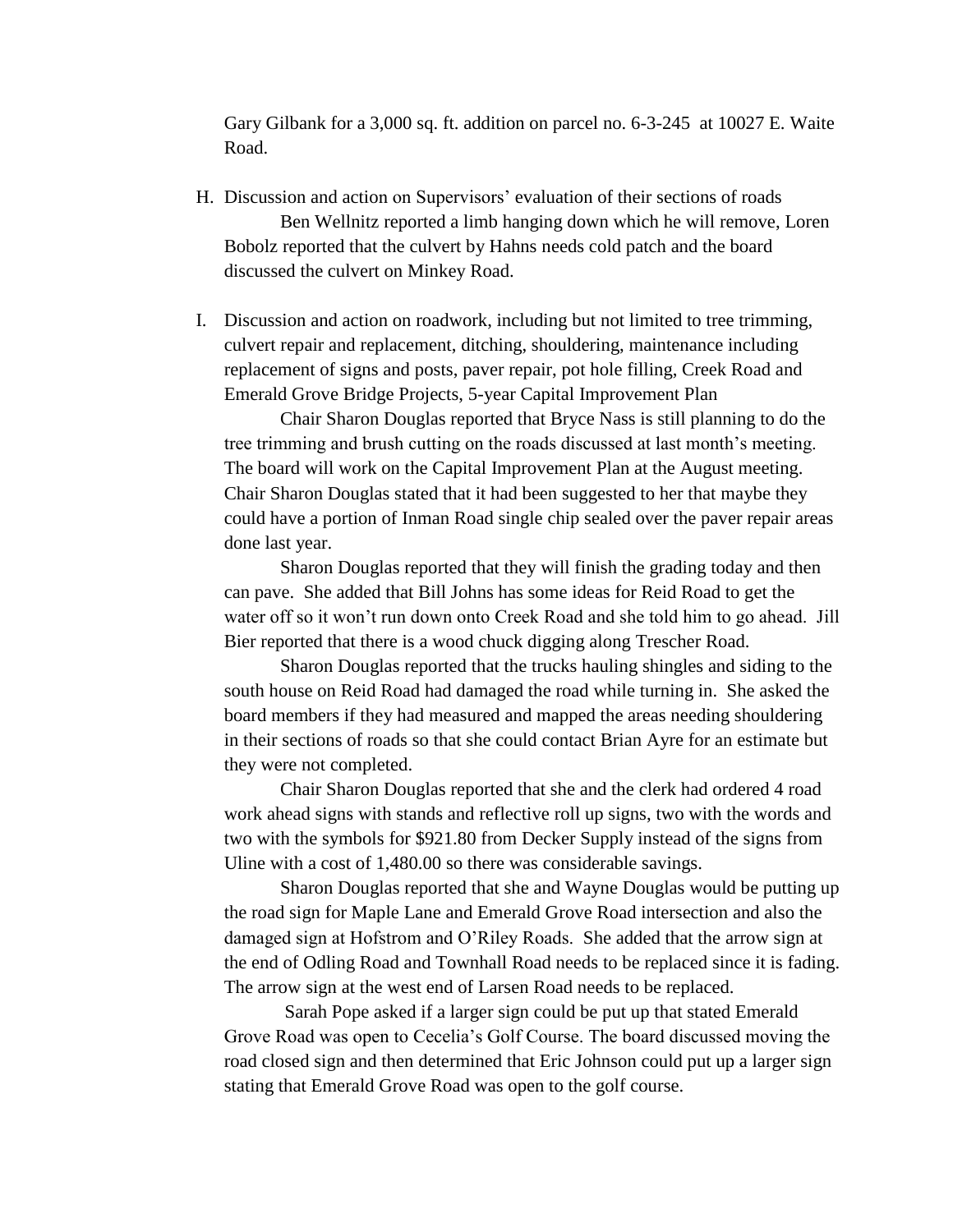- J. Discussion and action on Town Hall Repair Committee Report Loren Bobolz reported that the steps are done and he and Dan Huisheere will tear out the old cement pad.
- K. Discussion and action on approval of Driveway Permit Applications Chair Sharon Douglas stated that Lisa Larson is going to stake the driveway out and Sharon will check it for the driveway permit.
- L. Discussion and action on approval of Utility Permit Application No applications were received.
- M. Discussion and action on a donation Rock County Land Conservation Clean Sweep Program and resolution in support of Rock County Clean Sweep Program **Motion to adopt the resolution No. 2018-70 in support of the Rock County Clean Sweep Program. (Dan Huisheere/Sarah Pope) The motion carried by voice vote with no negative vote.**

**Motion to donate \$250.00 to the Rock County Clean Sweep Program. (Sarah Pope/Dan Huisheere) The motion carried by voice vote with no negative vote.** 

N. Discussion and action on Veteran Service lists for Emerald Grove Cemetery and Mt. Philip Cemetery

**Motion to approve the Veteran's Service List for the Emerald Grove Cemetery Association. (Ben Wellnitz/Dan Huisheere) The motion carried by voice vote with no negative vote.**

The Veteran's Service List for Mt. Philip Cemetery has not been received. It was announced that Mt. Philip Cemetery Association is asking for a donations and would like a load of gravel. Jill Bier reported that they have not cashed the \$500.00 donation check from the Town yet.

**Motion to donate a load of gravel (approximately \$110.00) to Mt. Philip Cemetery. (Ben Wellnitz/Loren Bobolz) The motion carried by voice vote with no negative vote.**

O. Discussion and action on Town Transportation Resolution #2018-71 **Motion to adopt Resolution No. 2018-71. (Sarah Pope/Loren Bobolz) The motion** 

**carried by voice vote with no negative vote.** 

A copy of the resolution will be sent to the legislators and the Wisconsin Towns Association.

P. Discussion and action on approval of Operator's License for Libby Reuterskiold for Cecelia's Golf Course

**Motion to approve the Operator's License for Libby Reuterskiold. (Sarah Pope/Ben Wellnitz) The motion carried by voice vote with no negative vote.**